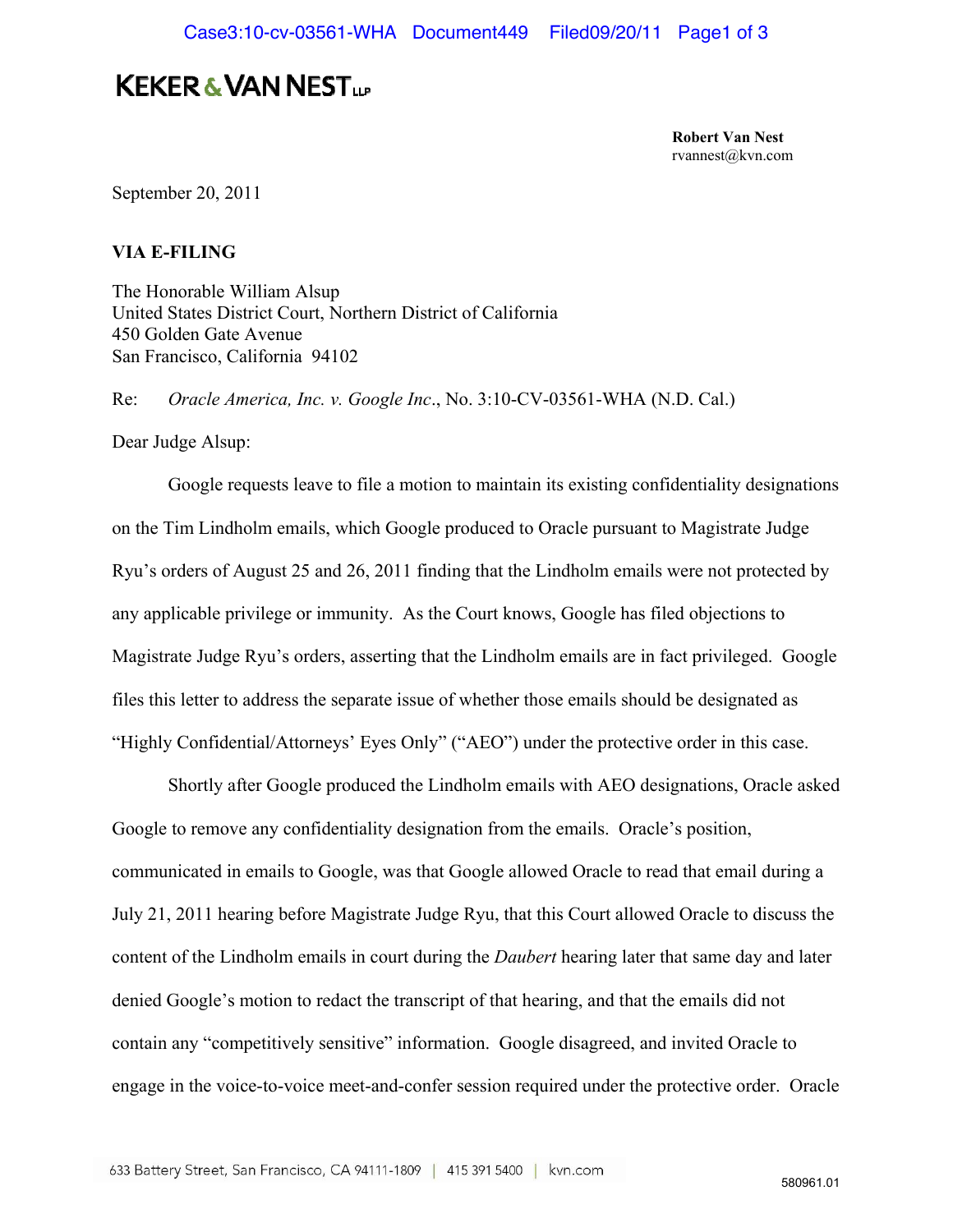The Honorable William Alsup September 20, 2011 Page 2

has not yet accepted Google's invitation to engage in such a voice-to-voice meet-and-confer, but Google requests permission to file a motion to maintain the designations on the Lindholm emails out of an abundance of caution.

 To begin with, the question whether the Lindholm emails are properly designated AEO under the protective order does not depend on, or even relate to, whether the emails are privileged. The purpose of the AEO designation is to shield from public disclosure material that is *not* privileged, but which nonetheless "would create a substantial risk of serious harm that could not be avoided by less restrictive means" if disclosed publicly. December 17, 2010 Protective Order § 2.8 [Dkt. No. 66].

 Whether or not they are privileged, the Lindholm emails amply satisfy these criteria. The emails represent Mr. Lindholm's response to Google's in-house counsel concerning Oracle's assertion of intellectual property claims against Google and Google's potential responses to such claims. As a large corporation, Google is frequently involved in litigation. Google never discloses publicly, or even broadly within Google, its internal deliberations and evaluations of threats of litigation or the merits of claims asserted against it, its potential responses to threats of litigation, or its strategic approach to litigation generally. To the contrary, it protects all such deliberations and evaluations rigorously, because those internal deliberations and evaluations, and Google's overall litigation strategy, are plainly competitively sensitive. Google's internal strategic thinking, including its thinking regarding specific litigation, is of significant interest to Google's competitors, customers, and potential litigation adversaries, and to the market generally. The public disclosure of Google's internal deliberations threatens serious harm to Google's ability to fairly prosecute and defend claims in future proceedings.